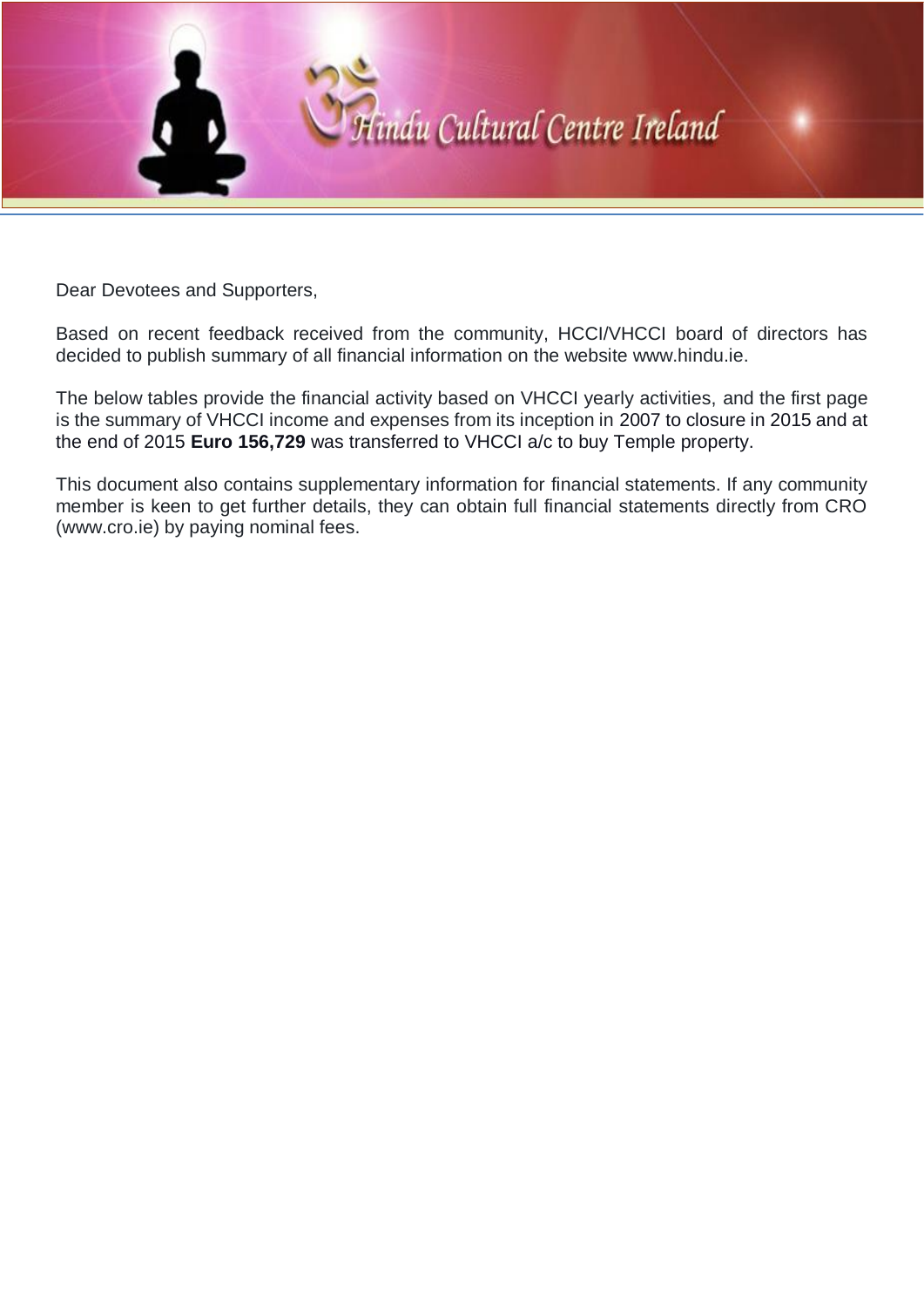# Hindu Cultural Centre Ireland

ā

| <b>HCCI Cash &amp; Bank reconcilation</b>                          |                          |                          |                |                          |                          |         |         |         |            |
|--------------------------------------------------------------------|--------------------------|--------------------------|----------------|--------------------------|--------------------------|---------|---------|---------|------------|
|                                                                    |                          |                          |                |                          |                          |         |         |         |            |
|                                                                    | 2007-2008                | 2009                     | 2010           | 2011                     | 2012                     | 2013    | 2014    |         | 2015 Total |
| Income from world culture festival                                 |                          |                          |                |                          |                          |         |         |         |            |
| Directors contribution                                             | 18,946                   | 13,384                   | 9,876          |                          |                          |         |         |         | 42,206     |
| Donation from Bhartiya Sanskitik Society<br>Directors contribution |                          |                          |                | 27,252                   |                          |         |         |         | 27,252     |
| Income from membership:                                            |                          |                          |                |                          |                          |         |         |         |            |
| Directors contribution                                             | 6,012                    | 501                      |                |                          |                          |         |         |         | 6,513      |
| Public contribution                                                | 2,188                    | $\overline{\phantom{a}}$ | 20,594         |                          |                          |         |         |         | 22,782     |
| <b>Gala Dinner Fund Raising event:</b>                             |                          |                          |                |                          |                          |         |         |         |            |
| Directors contribution                                             |                          |                          |                | 18,100                   |                          |         |         |         | 18,100     |
| Public contribution                                                |                          |                          |                | 19,329                   |                          |         |         |         | 19,329     |
| Ticket sale of Gala Dinner                                         |                          |                          |                | 9,485                    |                          |         |         |         | 9,485      |
| <b>Monthly Direct Debit:</b>                                       |                          |                          |                |                          |                          |         |         |         |            |
| Directors contribution                                             |                          |                          | 1,777          | 3,067                    | 3,077                    | 2,052   | 2,052   | 1,902   | 13,927     |
| Public contribution                                                |                          |                          | 1,653          | 858                      | 309                      | 1,379   | 2,772   | 2,204   | 9,175      |
| Income from Hindu festival celebration:                            |                          |                          |                |                          |                          |         |         |         |            |
| Income from aarti                                                  | 2,274                    | 1,225                    | 2,501          | 2,569                    | 1,525                    |         |         |         | 10,093     |
| Income from tickets                                                | 9,917                    | 7,791                    | 6,351          | 3,895                    | 2,770                    | 1,410   | 547     |         | 32,681     |
| Income from refreshements                                          | 2,780                    | 1,467                    | $\blacksquare$ | 637                      | 1,060                    |         |         |         | 5,944      |
| Sponsorship and other income                                       | 2,324                    | 3,706                    | 4,486          |                          |                          |         |         |         | 10,516     |
| Interest received                                                  |                          |                          |                | 1,370                    | 1,207                    |         |         | 385     | 2,962      |
| Lucan temple:                                                      |                          |                          |                |                          |                          |         | 64      |         | 64         |
| Income from Donation                                               |                          |                          |                |                          |                          | 19,732  | 1,627   | 7,135   | 28,494     |
| Income from aarti & Donation box                                   |                          |                          |                |                          |                          | 18,513  | 29,299  | 5,685   | 53,497     |
|                                                                    |                          |                          |                |                          |                          |         |         |         |            |
|                                                                    |                          |                          |                |                          |                          |         |         |         |            |
| Total cash income (A)                                              | 44,441                   | 28,074                   | 47,238         | 86,562                   | 9,948                    | 43,086  | 36,361  | 17,311  | 313,020    |
| <b>Expenses</b>                                                    |                          |                          |                |                          |                          |         |         |         |            |
| World culture festival event expenses                              | 3,130                    | 10,801                   | 6,083          | $\overline{\phantom{a}}$ | $\blacksquare$           |         |         |         | 20,014     |
| Event running expenses                                             | 1,940                    | 1,410                    | 4,902          | 5,026                    | 698                      |         |         |         | 13,976     |
| <b>Hall hire</b>                                                   | 3,932                    | 2,327                    | 1,930          | 2,501                    |                          | 350     | 400     |         | 11,440     |
| Website maintenance/development exp                                | 956                      | 122                      | 140            | 1,000                    |                          | 1,486   |         |         | 3,704      |
| Insurance                                                          | 385                      | 501                      | 505            | 370                      | 397                      | 510     | 703     | 416     | 3,787      |
| Printing, stationery and postage                                   | 107                      | 26                       | 421            | $\blacksquare$           | $\overline{\phantom{a}}$ |         |         |         | 554        |
| Entertaining/donation                                              | 600                      | 1,000                    | $\blacksquare$ | $\blacksquare$           | $\blacksquare$           |         |         |         | 1,600      |
| Legal and professional fees                                        | 20                       | 100                      | 3,080          | $\blacksquare$           | ÷.                       | 4.379   |         |         | 7,579      |
| Accountancy fees                                                   | $\blacksquare$           | 303                      | 303            | 321                      | 507                      |         |         |         | 1,434      |
| Auditors remuneration                                              | $\blacksquare$           | 388                      | 100            | 500                      | 615                      |         |         |         | 1,603      |
| <b>Bank charges</b>                                                | $10 -$                   | 8                        | 1              | 30                       | 258                      |         |         |         | 291        |
| Sound Sytem                                                        | 2,600                    |                          |                |                          |                          |         |         |         | 2,600      |
| Deposit paid for Tallaght property                                 | $\sim$                   |                          | 15,000         |                          |                          |         |         |         | 15,000     |
| Corporation tax                                                    | $\overline{\phantom{a}}$ |                          | 4,442          | $\blacksquare$           | $\overline{\phantom{a}}$ |         |         |         | 4,442      |
| Lucan temple:                                                      |                          |                          |                |                          |                          |         |         |         |            |
| Rent                                                               |                          |                          |                |                          |                          | 10,000  | 10,000  | 2,583   | 22,583     |
| Temple running cost                                                |                          |                          |                |                          |                          | 4,191   | 1,063   | 1,000   | 6,254      |
| Light & heat                                                       |                          |                          |                |                          |                          | 1,828   | 3,035   | 288     | 5,151      |
| Idols from India (once off cost)                                   |                          |                          |                |                          |                          | 26,388  |         |         | 26,388     |
| Refurbishment cost (once off cost)                                 |                          |                          |                |                          |                          | 7,891   |         |         | 7,891      |
|                                                                    |                          |                          |                |                          |                          |         |         |         |            |
| Total cash expenses (B)                                            | 13,680                   | 16,970                   | 36,907         | 9,748                    | 2,475                    | 57,023  | 15,201  | 4,287   | 156,291    |
| Net Surplus/deficit at the end of year (<br>$C = A-B$              | 30,761                   | 11,104                   | 10,331         | 76,814                   | $7,473$ -                | 13,937  | 21,160  | 13,024  |            |
| Opening bank balance at the start of the<br>year D                 | $\mathbf{0}$             | 30,761                   | 41,865         | 52,196                   | 129,010                  | 136,482 | 122,545 | 143,705 |            |
| Closing balance at the end of the year (                           |                          |                          |                |                          |                          |         |         |         |            |
| $C+D)$                                                             | 30,761                   | 41,865                   | 52,196         | 129,010                  | 136,482                  | 122,545 | 143,705 | 156,729 | 156,729    |
|                                                                    |                          |                          |                |                          |                          |         |         |         |            |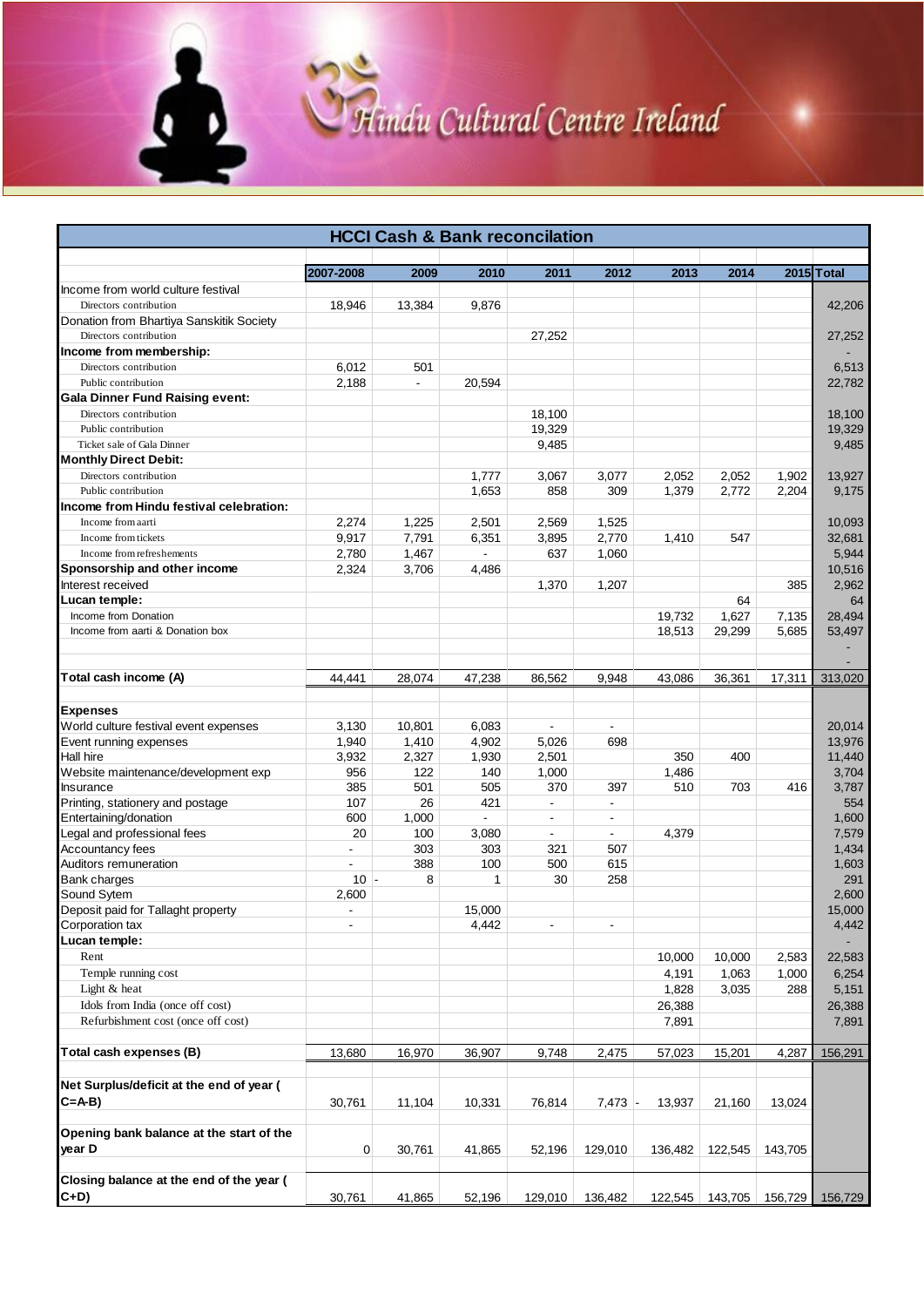

#### **HINDU CULTURAL CENTRE (IRELAND) LIMITED**

(Summary extract from Financial statements FOR 16 MONTHS PERIOD ENDED 31 DECEMBER 2008)

|                                              | Euro   |
|----------------------------------------------|--------|
| <b>Income</b>                                |        |
| Income from world culture festival           | 18,946 |
| Income from membership                       | 8,200  |
| Income from aarti                            | 2,274  |
| Income from tickets                          | 9,917  |
| Income from refreshements                    | 2,780  |
| Sponsorship and other income                 | 2,324  |
|                                              | 44,441 |
|                                              |        |
|                                              |        |
| <b>Expenses</b>                              |        |
| World culture festival event expenses        | 3,130  |
| Event running expenses                       | 1,940  |
| Hall hire                                    | 3,932  |
| Website maintenance                          | 956    |
| Insurance                                    | 385    |
| Printing, stationery and postage             | 107    |
| Entertaining                                 | 600    |
| Legal and professional fees                  | 20     |
| <b>Accountancy fees</b>                      | 304    |
| Auditors remuneration                        | 425    |
| Depreciation of office equipment             | 325    |
| Bank charges                                 | 11     |
|                                              | 12,135 |
|                                              |        |
|                                              |        |
| PROFIT ON ORDINARY ACTIVITIES                | 32,306 |
| <b>Less</b>                                  |        |
| Assets (Sound System)                        | 2,600  |
| <b>Add</b>                                   |        |
| <b>Creditors</b>                             | 730    |
| Derpreciation                                | 325    |
| <b>Bank Balance as at 31st December 2008</b> | 30,761 |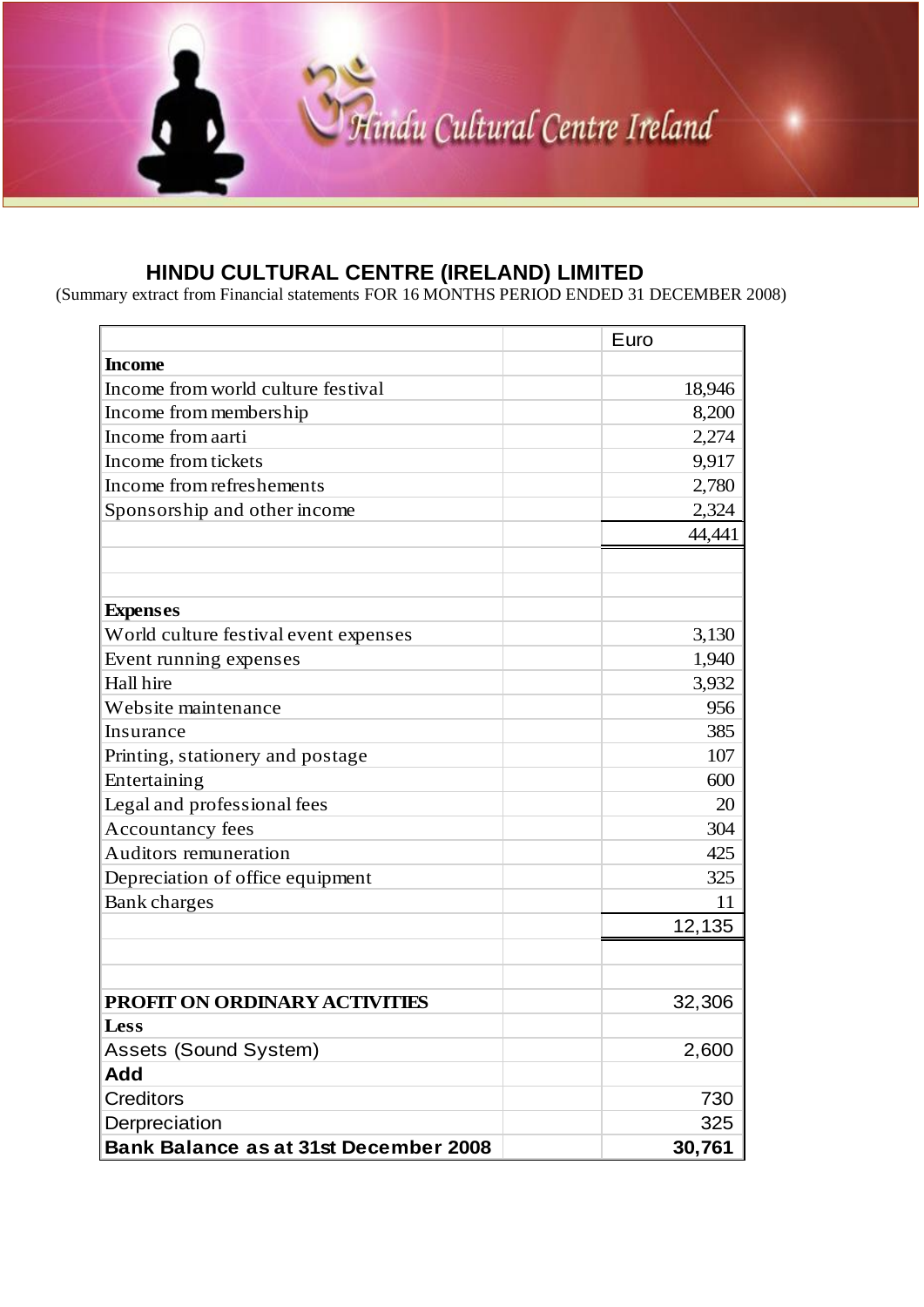

(Summary extract from Financial statements FOR PERIOD ENDED 31 DECEMBER 2009)

|                                         | Euro   |
|-----------------------------------------|--------|
| <b>Income</b>                           |        |
| Income from world culture festival      | 13,384 |
| Income from membership                  | 501    |
| Income from aarti                       | 1,225  |
| Income from tickets                     | 7,791  |
| Income from refreshements               | 1,467  |
| Sponsorship and other income            | 3,706  |
|                                         | 28,074 |
| <b>Expenses</b>                         |        |
| World culture festival event expenses   | 10,801 |
| Event running expenses                  | 1,410  |
| Hall hire                               | 2,327  |
| Website maintenance                     | 122    |
| Insurance                               | 501    |
| Printing, stationery and postage        | 26     |
| Entertaining/donation                   | 1,000  |
| Legal and professional fees             | 100    |
| Accountancy fees                        | 303    |
| Auditors remuneration                   | 424    |
| Depreciation of office equipment        | 325    |
| <b>Bank</b> charges                     | 8      |
|                                         | 17,331 |
|                                         |        |
| <b>PROFIT ON ORDINARY ACTIVITIES</b>    | 10,743 |
| Less                                    |        |
| Assets                                  |        |
| Add                                     |        |
| <b>Creditors</b>                        | 36     |
| Derpreciation                           | 325    |
| <b>Net Bank Balance for 2009</b>        | 11,104 |
| Opening Bank balance as at 1st Jan 2009 | 30,761 |
| Bank Balance as at 31st December 2009   | 41,865 |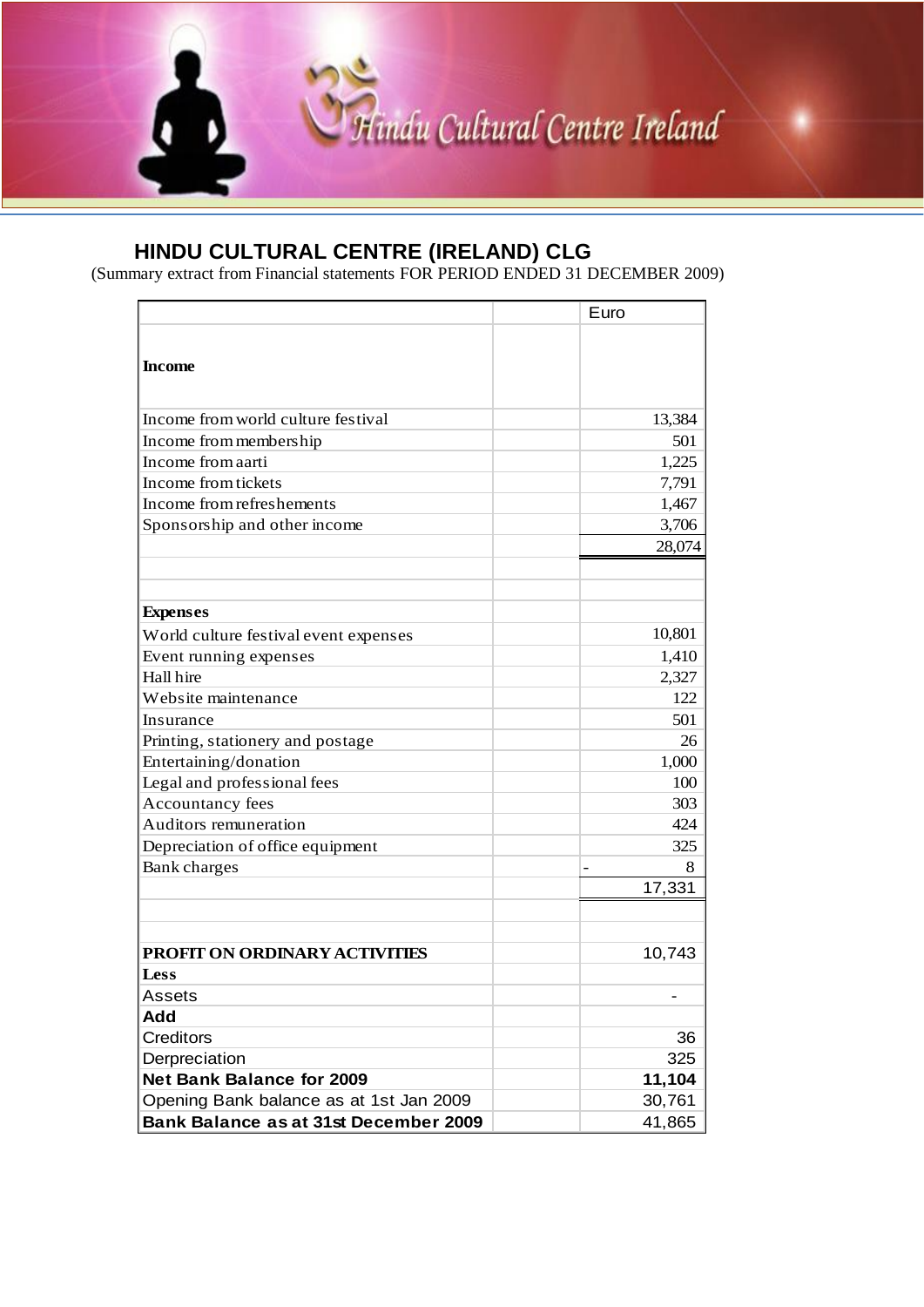

(Summary extract from Financial statements FOR PERIOD ENDED 31 DECEMBER 2010)

|                                         | Euro   |
|-----------------------------------------|--------|
|                                         |        |
| <b>Income</b>                           |        |
|                                         |        |
| Income from world culture festival      | 9,876  |
| Income from membership                  | 24,024 |
| Income from aarti                       | 2,501  |
| Income from tickets                     | 6,351  |
| Income from refreshements               |        |
| Sponsorship and other income            | 4,486  |
|                                         | 47,238 |
|                                         |        |
|                                         |        |
| <b>Expenses</b>                         |        |
| World culture festival event expenses   | 6,083  |
| Event running expenses                  | 4,902  |
| Hall hire                               | 1,930  |
| Website maintenance                     | 140    |
| Insurance                               | 505    |
| Printing, stationery and postage        | 421    |
| Entertaining/donation                   |        |
| Legal and professional fees             | 35     |
| Accountancy fees                        | 303    |
| Auditors remuneration                   | 443    |
| Depreciation of office equipment        | 325    |
| Bank charges                            | 1      |
|                                         | 15,088 |
|                                         |        |
|                                         |        |
| PROFIT ON ORDINARY ACTIVITIES           | 32,150 |
| Less                                    |        |
| <b>Corporation Tax</b>                  | 4,442  |
| Assets                                  |        |
| <b>Debtors</b>                          | 18,045 |
| Add                                     |        |
| Creditors                               | 343    |
| Derpreciation                           | 325    |
| <b>Net Bank Balance for 2010</b>        | 10,331 |
| Opening Bank balance as at 1st Jan 2010 | 41,865 |
| Bank Balance as at 31st December 2010   | 52,196 |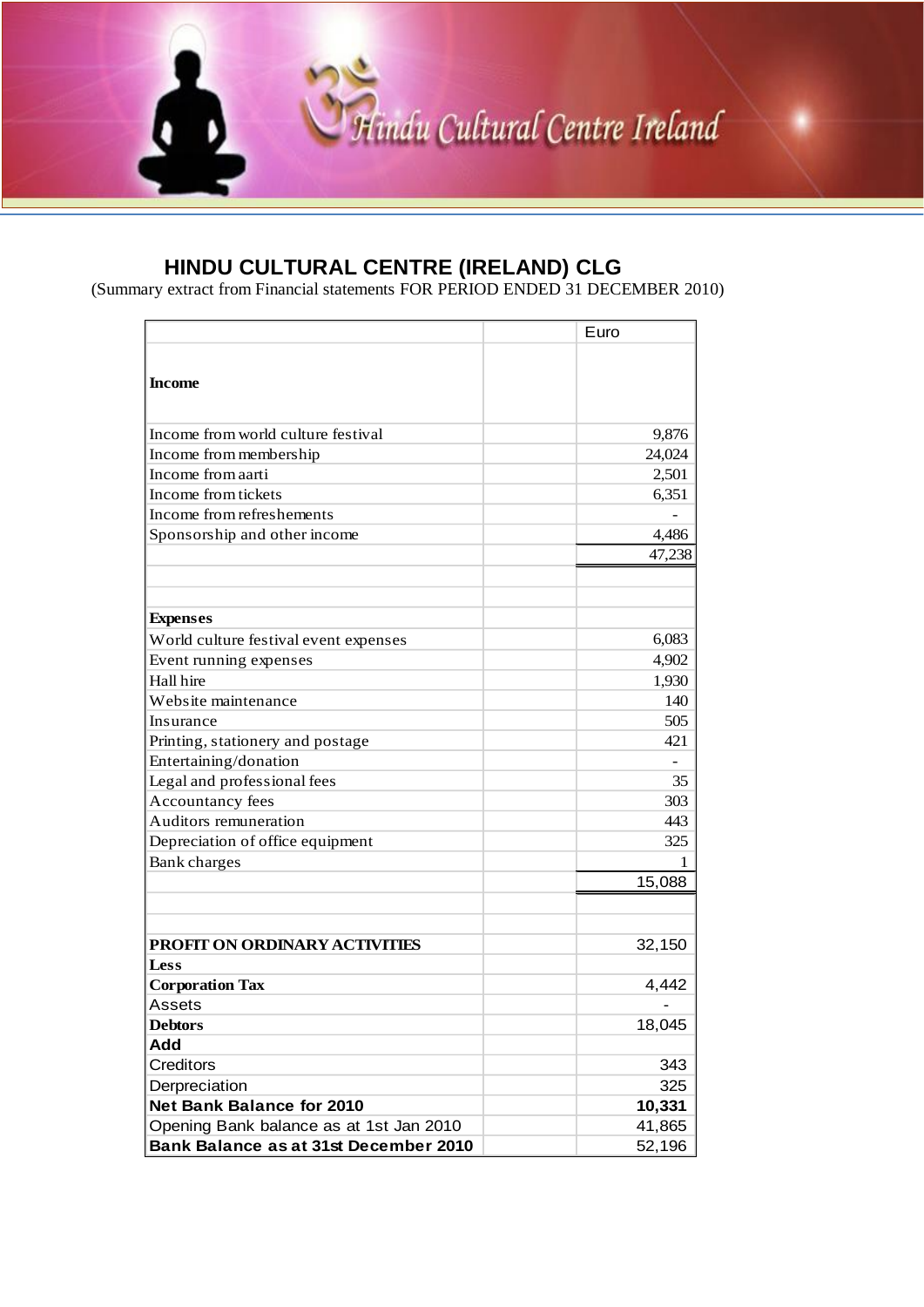

(Summary extract from Financial statements FOR PERIOD ENDED 31 DECEMBER 2011)

|                                         | Euro    |
|-----------------------------------------|---------|
| <b>Income</b>                           |         |
| Income from world culture festival      |         |
| Income from membership:                 |         |
| Gala Dinner Fund Raising event          | 46,914  |
| <b>Direct Debit</b>                     | 3,925   |
| <b>BSKT</b>                             | 27,252  |
| Income from aarti                       | 2,569   |
| Income from tickets                     | 3,895   |
| Income from refreshements               | 637     |
| Interest received                       | 1,370   |
|                                         | 86,562  |
|                                         |         |
|                                         |         |
| <b>Expenses</b>                         |         |
| World culture festival event expenses   |         |
| Event running expenses                  | 5,026   |
| Hall hire                               | 2,501   |
| Website maintenance                     | 1,000   |
| Insurance                               | 370     |
| Printing, stationery and postage        |         |
| Entertaining/donation                   |         |
| Legal and professional fees             |         |
| Accountancy fees                        | 321     |
| Auditors remuneration                   | 500     |
| Depreciation of office equipment        | 325     |
| Bank charges                            | 30      |
|                                         | 10,073  |
|                                         |         |
| PROFIT ON ORDINARY ACTIVITIES           |         |
| <b>Less</b>                             | 76,489  |
| <b>Corporation Tax</b>                  |         |
| Assets                                  |         |
| <b>Debtors</b>                          |         |
| Add                                     |         |
| Creditors                               |         |
| Derpreciation                           | 325     |
| <b>Net Bank Balance for 2011</b>        | 76,814  |
| Opening Bank balance as at 1st Jan 2011 | 52,196  |
| Bank Balance as at 31st December 2011   | 129,010 |
|                                         |         |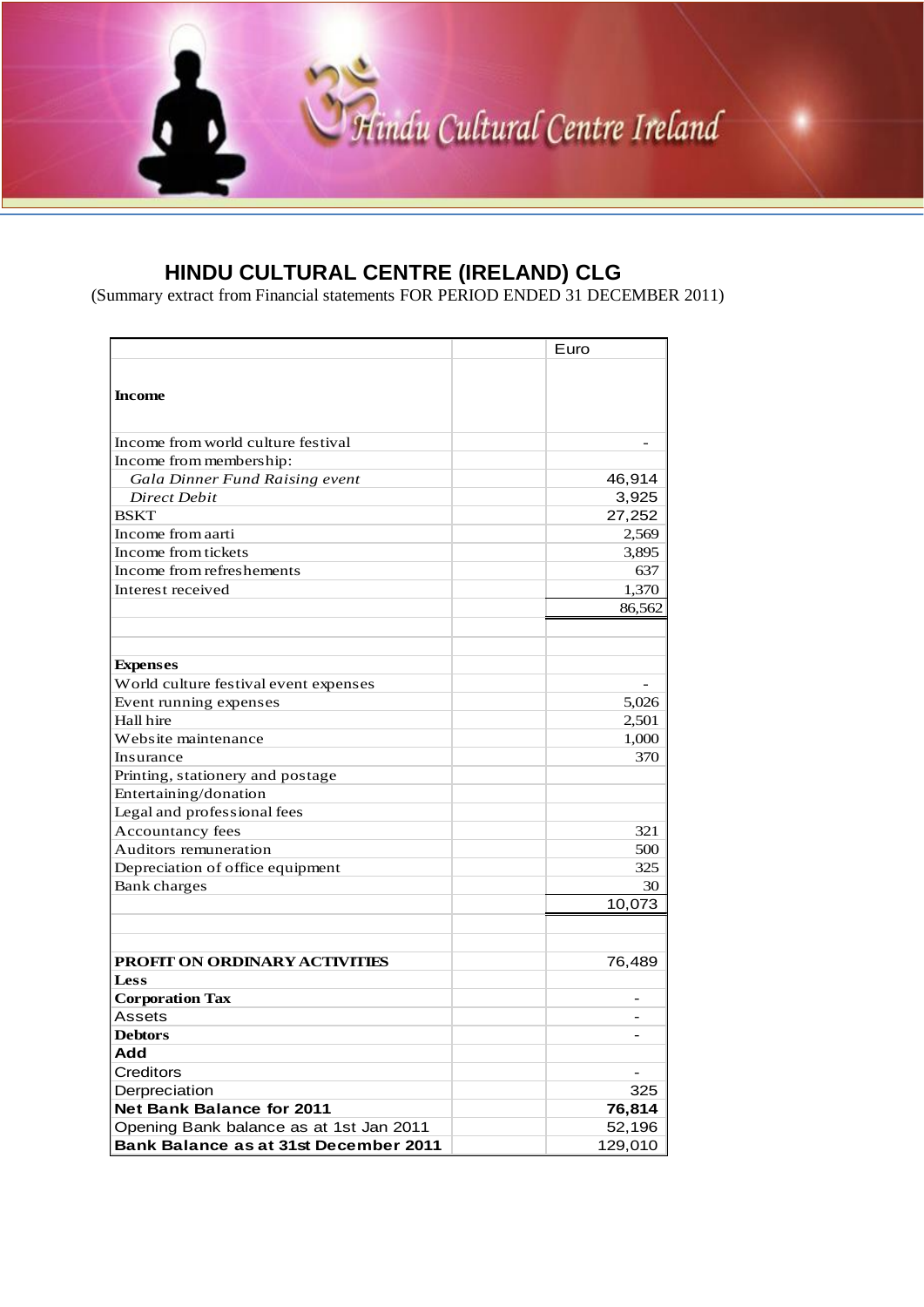

(Summary extract from Financial statements FOR PERIOD ENDED 31 DECEMBER 2012)

|                                                                                  | Euro    |
|----------------------------------------------------------------------------------|---------|
| <b>Income</b>                                                                    |         |
| Income from membership:                                                          |         |
| Gala Dinner Fund Raising event                                                   |         |
| <b>Direct Debit</b>                                                              | 3,386   |
| Income from aarti                                                                | 1,525   |
| Income from tickets                                                              | 2,770   |
| Income from refreshements                                                        | 1,060   |
| Interest received                                                                | 1,207   |
|                                                                                  | 9,948   |
|                                                                                  |         |
| <b>Expenses</b>                                                                  |         |
| Rent for Lucan Temple                                                            | 1,667   |
| Event running expenses                                                           | 698     |
| Hall hire                                                                        | 800     |
| Website maintenance                                                              | 1,715   |
| Insurance                                                                        | 397     |
| Printing, stationery and postage                                                 |         |
| General expenses                                                                 | 226     |
| Legal and professional fees                                                      | 4,379   |
| Accountancy fees                                                                 | 507     |
| Auditors remuneration                                                            | 615     |
| Depreciation of office equipment                                                 | 325     |
| Bank charges                                                                     | 44      |
|                                                                                  | 11,373  |
|                                                                                  |         |
| PROFIT ON ORDINARY ACTIVITIES                                                    | 1,426   |
| <b>Less</b>                                                                      |         |
| <b>Corporation Tax</b>                                                           |         |
| Assets                                                                           |         |
| <b>Debtors</b>                                                                   | 4,272   |
| Add                                                                              |         |
| Creditors                                                                        | 4,301   |
| Derpreciation                                                                    | 325     |
| <b>Net Bank Balance for 2012</b>                                                 | 7,473   |
| Opening Bank balance as at 1st Jan 2012                                          | 129,010 |
| Bank Balance as at 31st December 2012                                            | 136,482 |
| Note:                                                                            |         |
| Bank balance includes €126,000 balance in "Bhartiya Sanskitik Society" bank a/c. |         |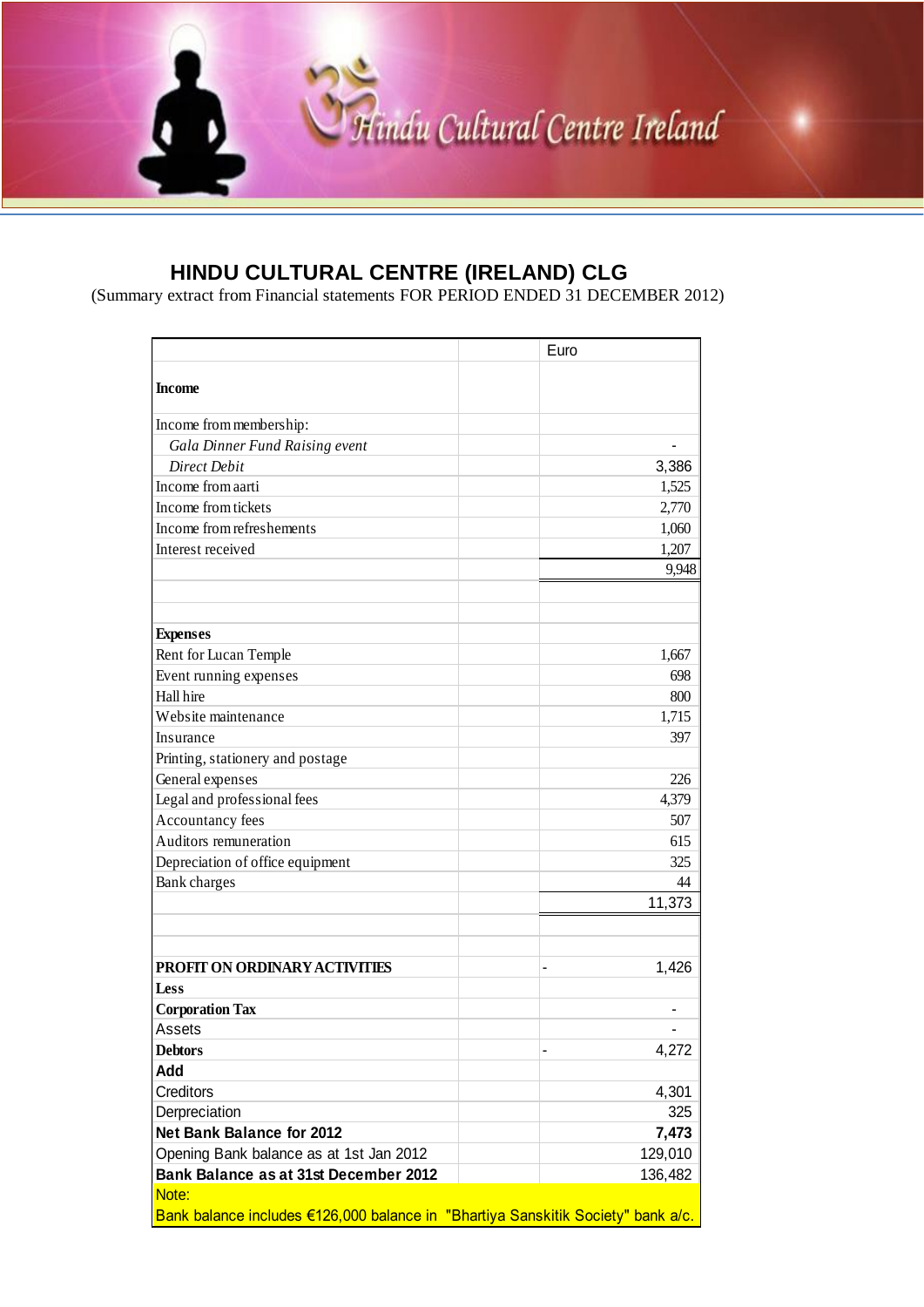

(Summary extract from Financial statements FOR PERIOD ENDED 31 DECEMBER 2013)

|                                                                                  | Euro    |
|----------------------------------------------------------------------------------|---------|
| <b>Income</b>                                                                    |         |
| Income from membership:                                                          |         |
| Income from Donation - Lucan temple                                              | 19,732  |
| <b>Direct Debit</b>                                                              | 3,431   |
| Income from aarti & Donation box - Lucan temple                                  | 18,513  |
| Income from tickets                                                              | 1,410   |
| Income from refreshements                                                        |         |
| Interest received                                                                |         |
|                                                                                  | 43,086  |
|                                                                                  |         |
|                                                                                  |         |
| <b>Expenses</b>                                                                  |         |
| Rent for Lucan Temple                                                            | 10,000  |
| Lucan temple running expenses<br>Hall hire                                       | 4,191   |
| Website maintenance                                                              | 350     |
|                                                                                  |         |
| Insurance                                                                        | 510     |
| Printing, stationery and postage                                                 |         |
| Light and heat                                                                   | 1,828   |
| General expenses                                                                 | 1       |
| Legal and professional fees                                                      |         |
| Accountancy fees                                                                 |         |
| Auditors remuneration                                                            | 835     |
| Depreciation of office equipment                                                 | 4,610   |
| Bank charges                                                                     | 187     |
|                                                                                  | 22,512  |
|                                                                                  |         |
| <b>PROFIT ON ORDINARY ACTIVITIES</b>                                             | 20,574  |
| Less                                                                             |         |
| <b>Corporation Tax</b>                                                           |         |
| Assets (Lucan Temple)                                                            | 34,279  |
| <b>Debtors</b>                                                                   | 5,101   |
| Add                                                                              |         |
| Creditors                                                                        | 965     |
| Derpreciation                                                                    | 4,610   |
| Intereast Received                                                               | 1,224   |
| Net Bank Balance for 2013                                                        | 13,937  |
| Opening Bank balance as at 1st Jan 2013                                          | 136,482 |
| Bank Balance as at 31st December 2013                                            | 122,545 |
| Note:                                                                            |         |
| Bank balance includes €108,985 balance in "Bhartiya Sanskitik Society" bank a/c. |         |
|                                                                                  |         |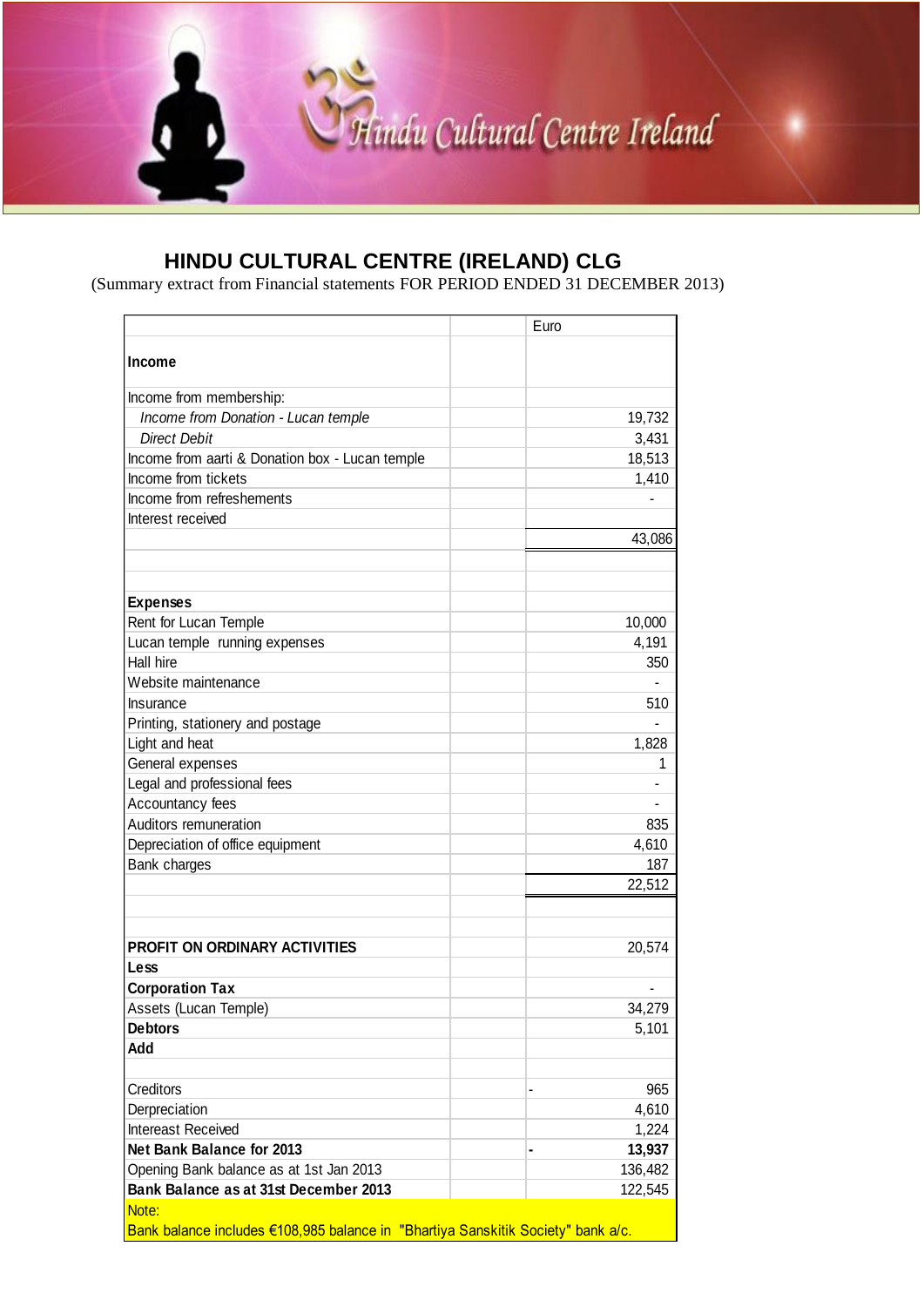

(Summary extract from Financial statements FOR PERIOD ENDED 31 DECEMBER 2014)

|                                                                                  | Euro    |
|----------------------------------------------------------------------------------|---------|
| <b>Income</b>                                                                    |         |
| Income from membership:                                                          |         |
| Income from Donation - Lucan temple                                              | 1,627   |
| <b>Direct Debit</b>                                                              | 4,824   |
| Income from aarti & Donation box - Lucan temple                                  | 29,299  |
| Income from tickets                                                              | 547     |
| Income from refreshements                                                        |         |
| Interest received                                                                | 64      |
|                                                                                  | 36,361  |
|                                                                                  |         |
|                                                                                  |         |
| <b>Expenses</b>                                                                  |         |
| Rent for Lucan Temple                                                            | 10,000  |
| Lucan temple running expenses                                                    | 1,063   |
| Hall hire                                                                        | 400     |
| Website maintenance                                                              |         |
| Insurance                                                                        | 788     |
| Printing, stationery and postage                                                 |         |
| Light and heat                                                                   | 3,035   |
| General expenses                                                                 | 570     |
| Legal and professional fees                                                      |         |
| Accountancy fees                                                                 |         |
| Auditors remuneration                                                            | 965     |
| Depreciation of office equipment                                                 | 4,610   |
| Bank charges                                                                     | 108     |
|                                                                                  | 21,539  |
|                                                                                  |         |
| <b>PROFIT ON ORDINARY ACTIVITIES</b>                                             | 14,822  |
| Less                                                                             |         |
| <b>Corporation Tax</b>                                                           |         |
| Assets (Lucan Temple)                                                            |         |
| <b>Debtors</b>                                                                   |         |
| Add                                                                              |         |
|                                                                                  |         |
| Creditors                                                                        | 1,666   |
| Derpreciation                                                                    | 4,610   |
| Intereast Received                                                               | 62      |
| <b>Net Bank Balance for 2014</b>                                                 | 21,160  |
| Opening Bank balance as at 1st Jan 2013                                          | 122,545 |
| Bank Balance as at 31st December 2014                                            | 143,705 |
| Note:                                                                            |         |
| Bank balance includes €124,426 balance in "Bhartiya Sanskitik Society" bank a/c. |         |